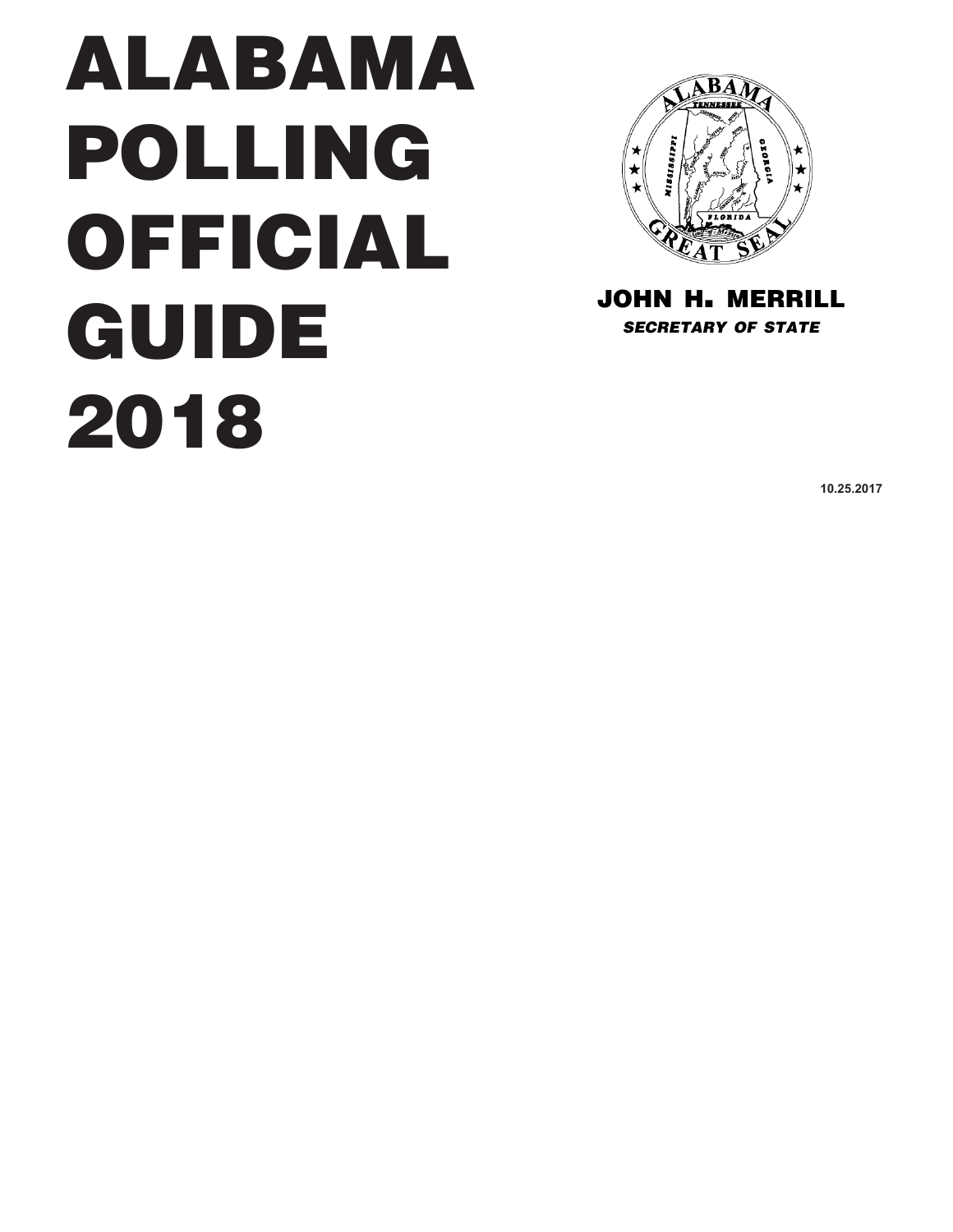#### **If precinct officials are absent, the following procedure should take place:**

- 1) If any precinct election official fails to show up at their appointed voting place in time to perform their official duties, those precinct election officials who are present shall complete the number of polling officials (§17-8-6).
- 2) If the Inspector is absent:
	- the other present officials shall choose one among them to serve as Inspector, and
	- the officials shall also appoint an elector qualified at that polling place to complete the requisite number of polling officials (§17-8-6).
- 3) If NONE of the appointed polling officials are present, any four (4) electors who are qualified to vote at that polling place may open the polls and serve as polling officials during the absence of the appointed polling officials (§17-8-6).

#### **Oath of Office for polling officials (located on the back of the Voters Poll List):**

Before entering upon their duties, precinct election officials must take an oath to perform their duties at the election, according to law (§17-8-8). The oath may be administered by any person authorized by law to administer oaths or by any inspector (§17-8-8).

### **ABSENT POLLING OFFICIALS**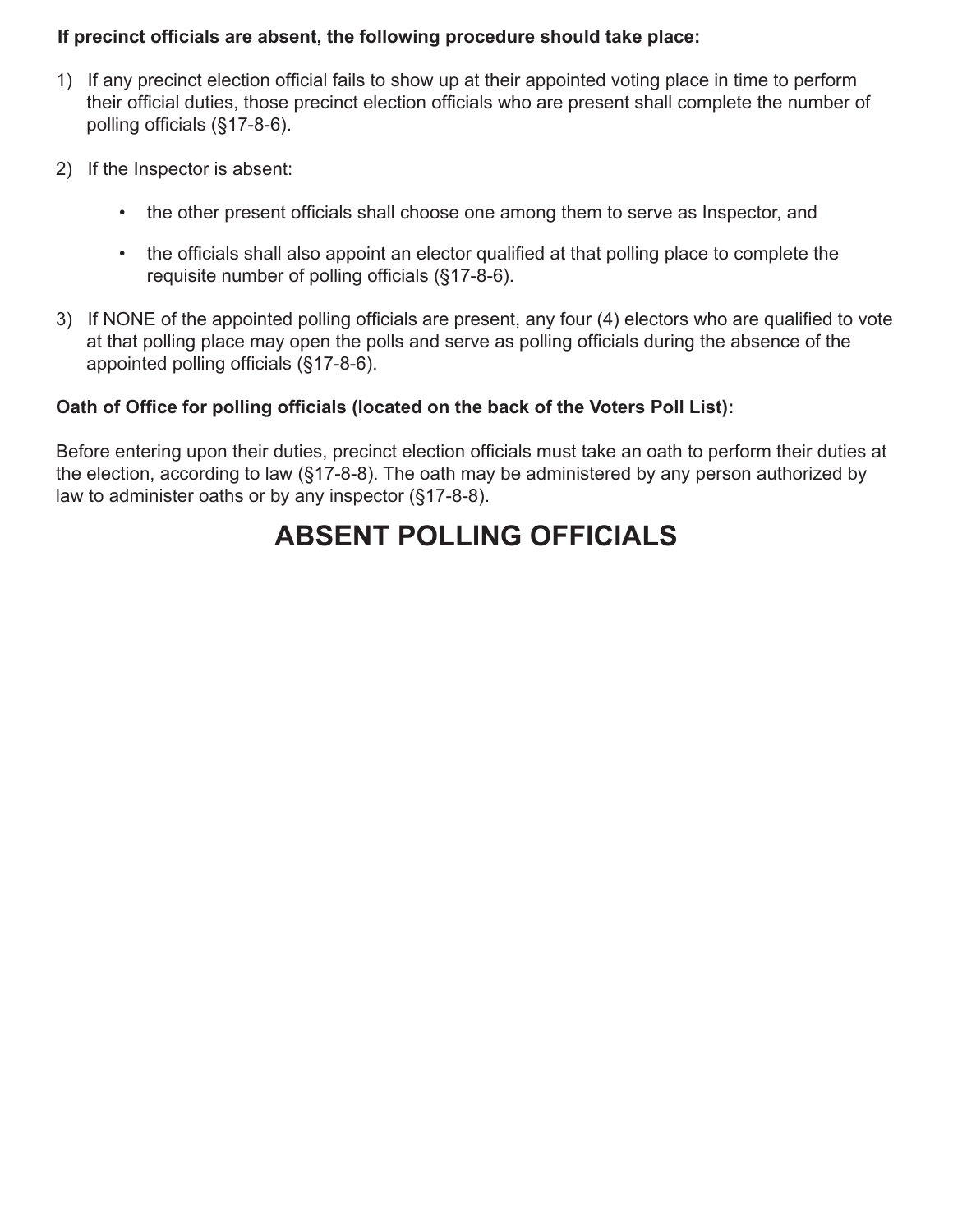1) The **NUMBER** of poll watchers:

- In **primary elections**, there may be one watcher in the voting place for each party or organization that has nominated candidates (§17-13-11).
- In **general elections**, there may be one watcher in the voting place for each party or organization that has nominated candidates (§17-8-7(a)).
- In **elections in which there are no candidates**, each political party may appoint a watcher in the voting place  $(\S 17 - 8 - 7(a))$ .

2) The **APPOINTMENT** of poll watchers:

- In **primary elections**, a watcher must have a written appointment letter or document signed by a candidate (§17-13-11).
- In **general elections**, a watcher must be appointed by the chairman of the party's county executive committee or other organization that has nominated candidates (§17-8-7(a)).
- In **elections without candidates**, only the chairman of the party's executive committee may appoint a poll watcher (§17-8-7(a)).
- 3) **OATH OF OFFICE -** Each poll watcher shall be sworn to faithfully observe the rule of law prescribed for the conduct of elections (§17-8-7(c)).
- 4) **PRIVILEGES -** Poll watchers have the right to observe and monitor all conduct and records of the election throughout election day (§17-8-7(b)(1-6)).
- 5) **LIMITATIONS -** Poll watchers may not disturb voters, attempt to influence voters, campaign, or display or wear any campaign material or buttons while inside the polling place (§17-8-7(d)).
- 6) **PENALTIES** Any official who refuses to allow any poll watcher to exercise his/her rights as a watcher shall be guilty, upon conviction, of a Class C misdemeanor (§17-17-22).

### **POLL WATCHERS**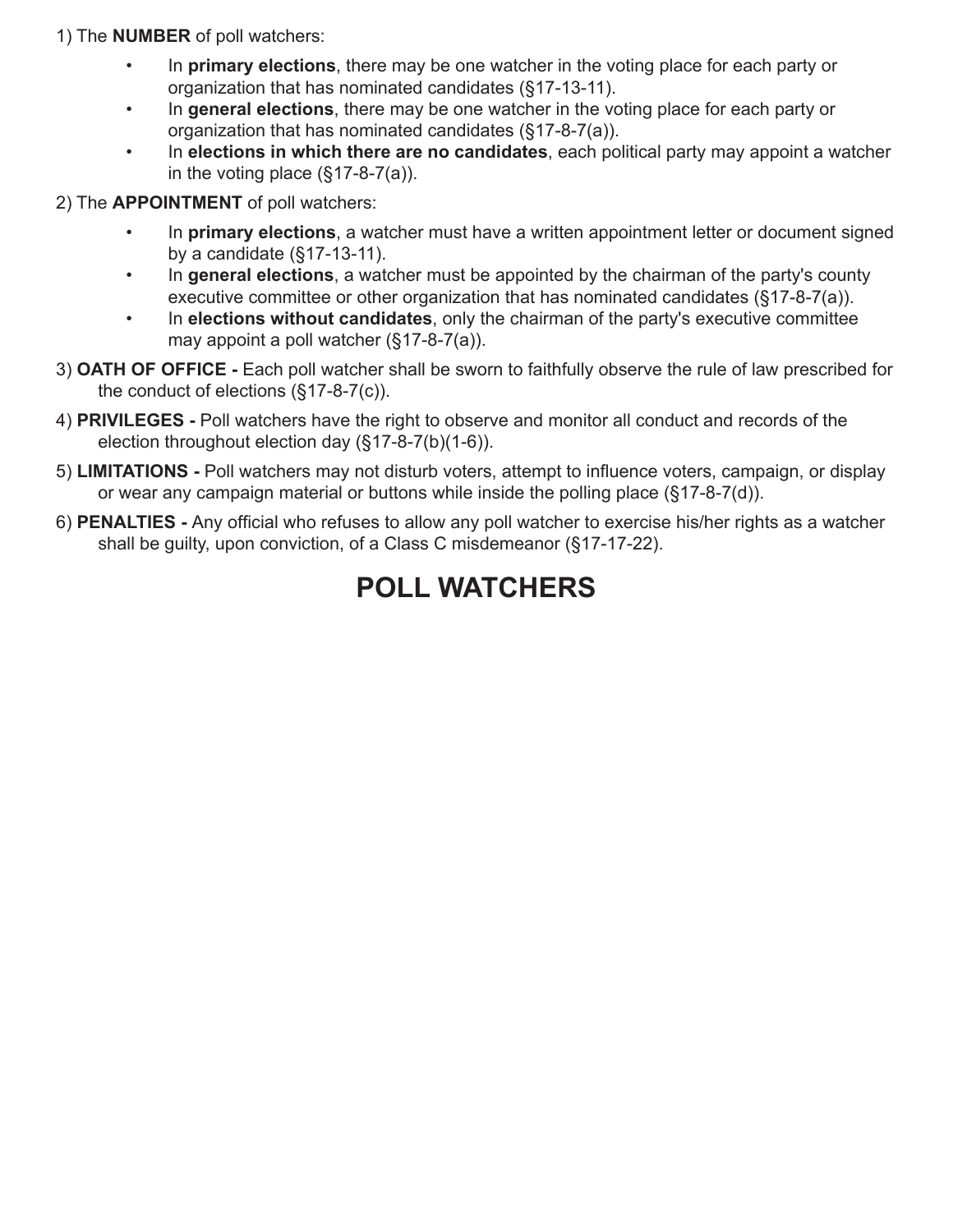### **1) ELECTIONEERING:**

- Election officials must run the polling place in a strictly impartial manner. Election officials must not attempt to influence voters (§§17-17-4, 17-17-55).
- Election officials may not disclose how any elector voted (§§17-17-18, 17-17-55).
- **• SAMPLE BALLOTS** Voters may carry prepared sample ballots into the polling place for use in the voting booth or voting area. This is not electioneering, as long as the voter does not attempt to influence other voters within the polling place.

### **2) LOITERING:**

- Loitering is not allowed around the polling place for purposes of discouraging qualified electors from entering the polling place or from voting (§17-17-17).
- A person is not allowed to stand in line after they vote (§17-17-17).
- A person is not permitted within 30 feet of the door of the polling place if they are not a voter admitted to vote, a person assisting the voter, the Probate Judge, the Sheriff or the Deputy Sheriff, the precinct election officials, and poll watchers (§17-9-50).

### **3) DISTURBANCES:**

• Intoxication or disorderly conduct is not permitted in the polling place (§17-17- 12).

In case of **ELECTIONEERING, LOITERING, or DISTURBANCES**, ask the person to stop or leave the polling place. If the person refuses to leave, call the sheriff so that a deputy will be dispatched immediately (§§17-9-1, 17-17-1).

### **ELECTIONEERING LOITERING DISTURBANCES**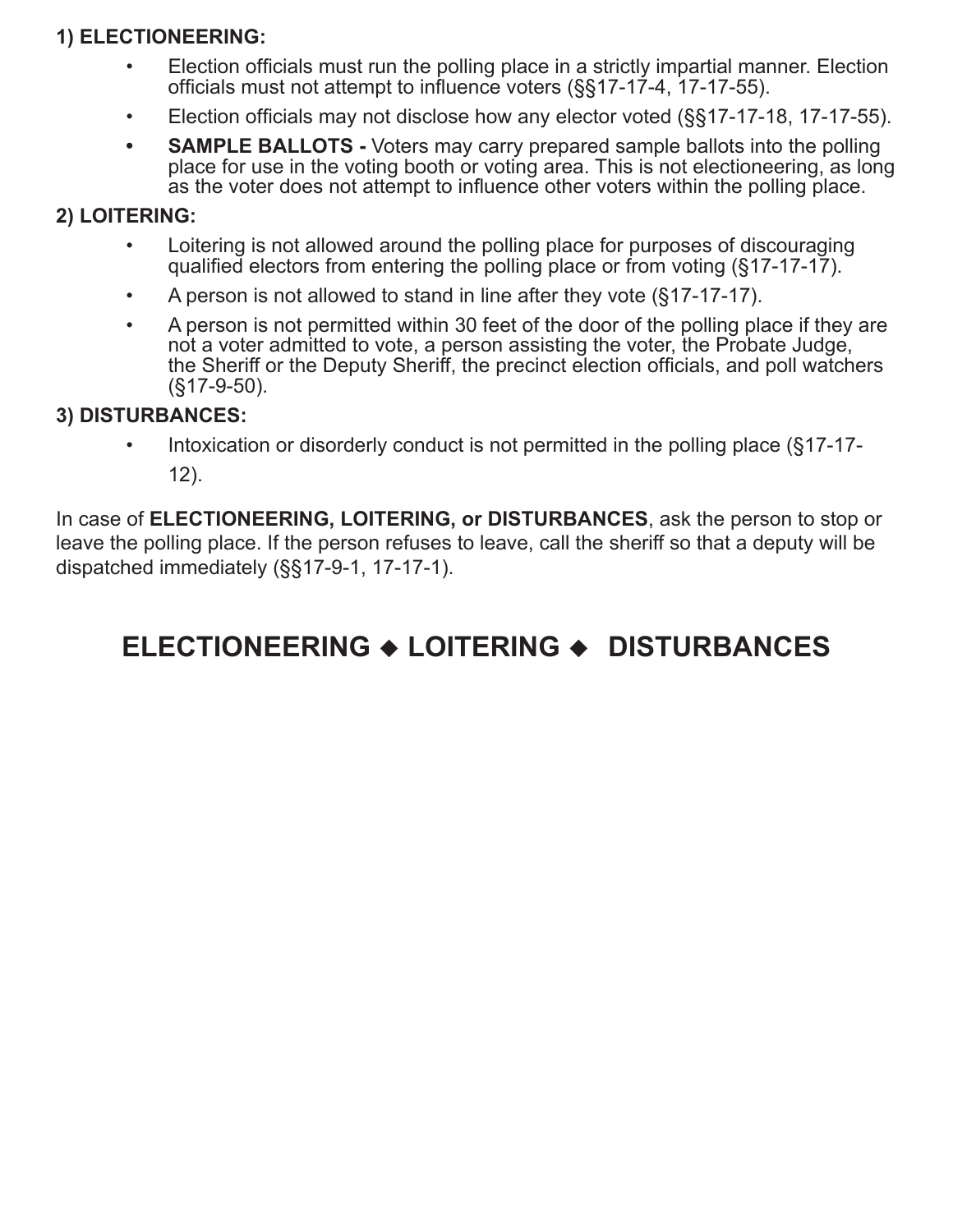#### **1) VOTING ASSISTANCE:**

- **• RIGHT -** Any voter who requests voting assistance may receive help from any person the voter chooses *except the voter's employer, an agent of the employer, or an officer or agent of the voter's union.* **THE VOTER DOES NOT NEED TO STATE A REASON FOR REQUESTING ASSISTANCE** (§17-9-13(a)).
- **• PROCEDURE -** To obtain assistance, the voter must specifically request assistance by naming the person from whom assistance is sought and by signing in the appropriate column of the voters poll list. The person providing assistance shall legibly sign in the adjacent column on the same line as the assisted voter's name. By signing the poll list, the assistant shall certify that he or she is *not the voter's employer, an agent of the employer, or an officer or agent of the voter's union.* If the voter is unable to sign the poll list, the person giving assistance shall write the voter's name in the appropriate column and then sign his or her own name in the adjacent column (§17-9-13(a)).
- **• DISABLED VOTERS and SENIOR CITIZENS** The voting process must be accessible to persons with disabilities (§17-2-4(c)) and senior citizens. Polling officials shall make available voting aids, and poll workers shall extend courtesy and consideration to persons with disabilities and senior citizens and offer assistance when requested. *Effective September 1, 2015, Act of Alabama 2015-288, permits a polling official to allow a voter who is physically disabled or over the age of 70 to move to the front of the line at a polling place upon request of the voter.*

### **2) SPOILED BALLOTS:**

- If a voter accidently or mistakenly spoils the ballot and he or she cannot conveniently or safely vote using the ballot, the voter may return the ballot to the inspector, and the voter will be given another ballot (§17-9-14(a)).
- Spoiled ballots shall be placed in the envelope provided for spoiled ballots (§17-9-  $14(b)$ ).

### **VOTING ASSISTANCE SPOILED BALLOTS**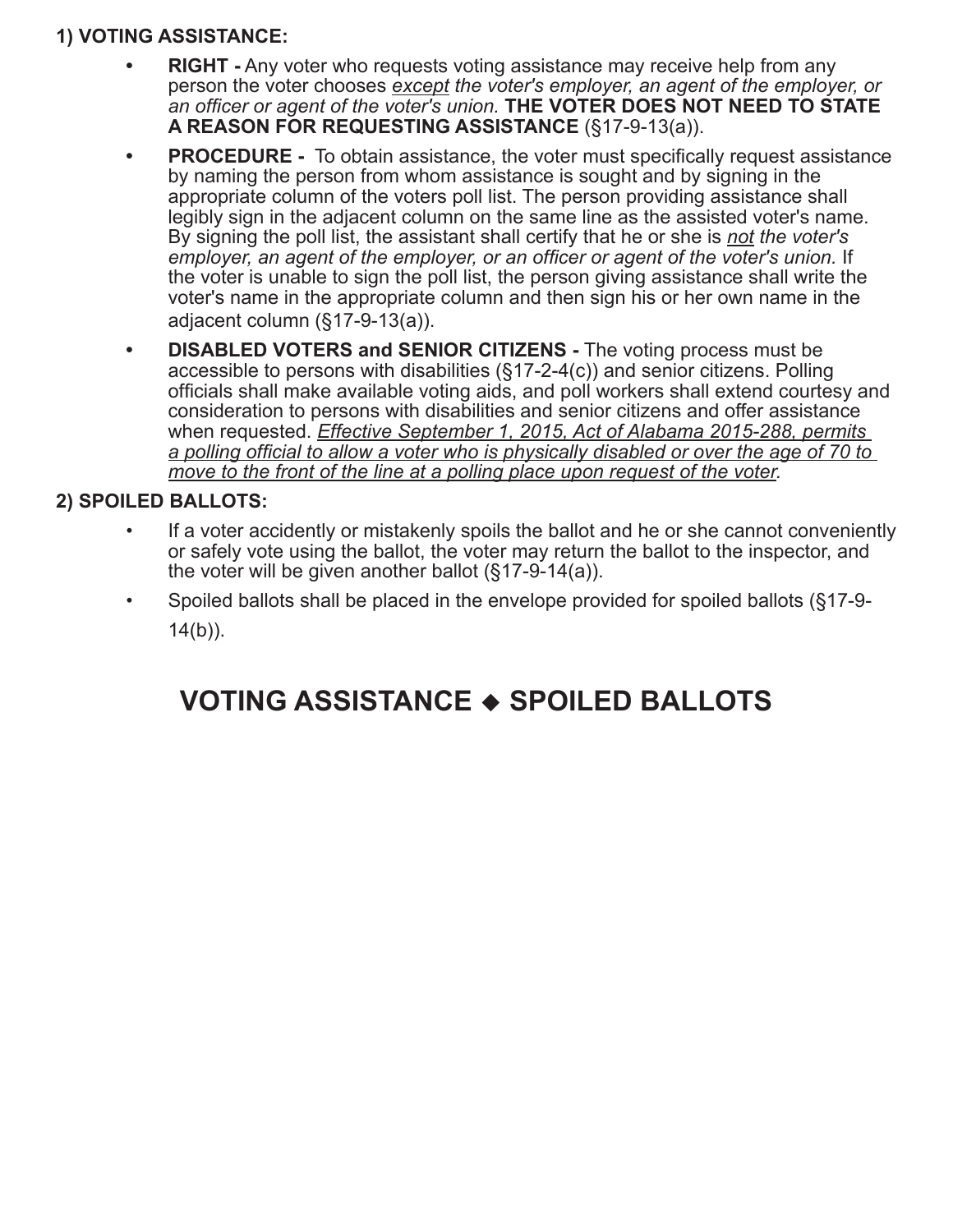A voter may be placed on the **INACTIVE VOTER LIST** if the Board of Registrars is unable to confirm the voter's address through the NVRA-compliant voter file maintenance process (§17-4-30).

Voters on the **Inactive Voter List** are indicated on the poll list by the letter **"I"** next to their names. However, in some counties, inactive voters may be listed on a separate poll list. Your Probate Judge will provide instruction regarding how inactive voters are indicated on your county's poll list.

**Inactive status:** Once on the inactive list, the voter can be restored to "active" status by updating his or her address information with the local Board of Registrars (§17-4-9).

#### **NOTE: A voter on the inactive list may vote a regular or provisional ballot after the voter completes a Voter Reidentification "Update" Form (§17-4-9). Please follow these steps for an inactive voter at the poll:**

Once you determine that a voter is inactive, a poll worker should:

- 1. Inform the voter that he or she is on the inactive list because the Board of Registrars needs to obtain current address information from him or her.
- 2. Provide the voter with **Voter Reidentification "Update" Form (NVRA-20)** included with the supplies for the polling place and instruct the voter to fill out the form completely.
- 3. If a change in address does not change the voter's polling place, allow the voter to vote following the standard voting procedures after completely filling out the Voter Reidentification "Update" form (NVRA-20) and returning it to the poll worker.
- 4. If a change in address is within the same county and changes the voter's polling place, direct the voter to the new polling place. Inform the voter that he or she will be required to vote a provisional ballot at the new polling place, Davis v. Bennett, 154 So.3d 114 (ALA. 2014), but once the properly completed PB-3 form and the Voter Reidentification "Update" Form (NVRA-20) are received by the Board of Registrars, the vote should be counted.
- 5. If a change in address is outside the county, the person is not eligible to vote.
- 6. After the closing of the polls, collect all of the completed Voter Reidentification "Update" Forms (NVRA-20) and place them in the envelope addressed to the Board of Registrars.

### **INACTIVE VOTER UPDATING**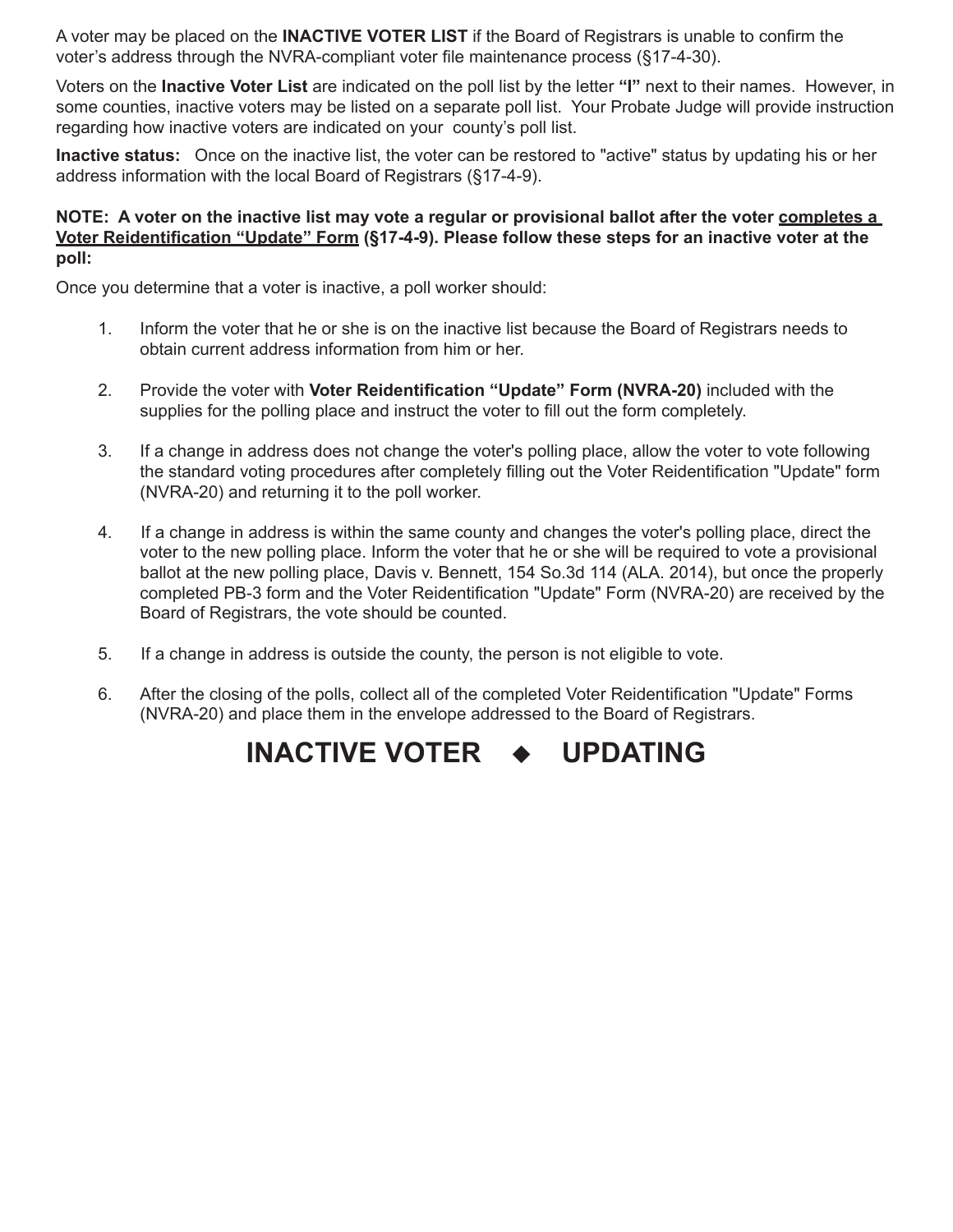**VOTING TIME ALLOWANCE -** Poll workers should make every effort to give each voter adequate time to vote. Only if others are waiting in line to vote may poll workers use the following procedures to prevent long delays:

- 1) Any voter remaining in a voting station for four minutes or longer may be asked by a poll official if he or she requires assistance (§17-9-13(b)).
- 2) Remind voter that he or she has the right to have the assistance of anyone who is in the polling place, including another voter or poll worker (§17-9-13(b)). Exception: *The voter's employer, an agent of the employer, or an officer or agent of the voter's union* may not assist the voter (§17-9- 13(a)).

#### 3) **If the voter does not desire assistance:**

- The voter shall be permitted to remain in the voting station for **no less than one additional minute** (§17-9-13(b)).
- At the end of this additional minute, and if there exists a line of individuals waiting to vote, the voter may be informed that time is up and be asked to leave. If there is no line, the voter shall have as much time as necessary to finish voting (§17-9-13(b)).

#### 4) **If the voter requests assistance:**

- The voter may have the assistance of any person of his or her choosing currently in the voting place, (except for *the voter's employer, an agent of the employer, or an officer or agent of the voter's union*) and may have no less than an additional five (5) minutes to vote (§17-9-13(b)). The voter must specifically request assistance by naming the person from whom assistance is sought (§17-9-13(a)).
- At the end of this additional five minutes, and if a line of individuals are waiting to vote, the voter may be informed that time is up and be asked to leave the voting station. If there is no line, the voter shall have as much time as necessary to finish voting (§17-9-13(b)).
- Before an assigned voter exits the voting place, the voters' poll list must be revised to reflect that assistance was received (§17-9-13(b)). The voter must sign in the appropriate column of the voter's list, and the person providing assistance must sign in the adjacent column on the same line as the assisted voter's name (§17-9-13(a)).

### **TIME ALLOWED TO VOTE**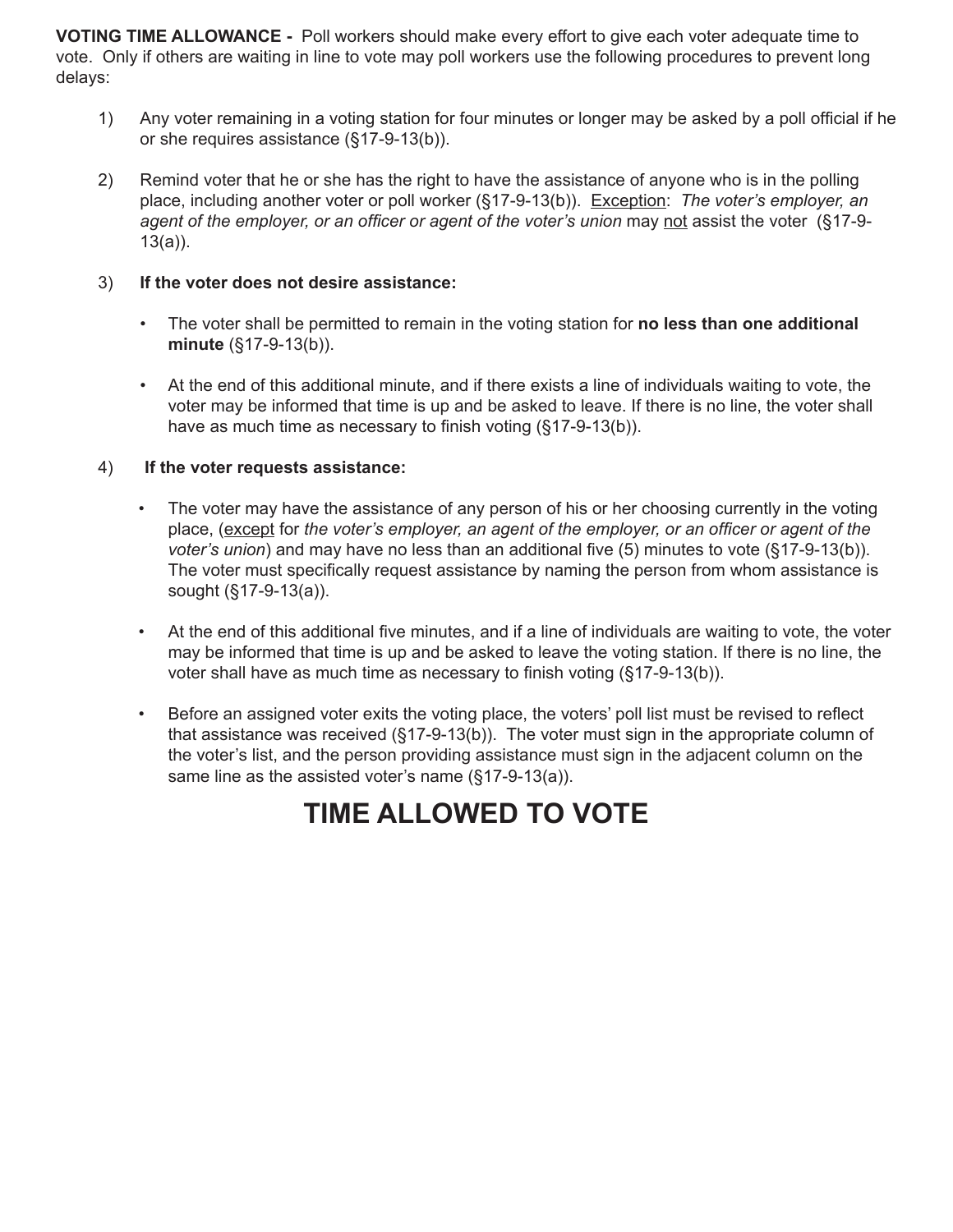#### **applies only in primary and primary runoff elections**



If on primary election day, a voter participates in the primary election of a political party, that voter may only particpate in the primary runoff election of that same party (§17-13-7.1).

If the voter did not participate in the primary election or voted an issues-only ballot, he or she may choose to vote in either political party runoff election.

During primary elections, poll workers must notate in the appropriate place on the poll book the party primary in which the voter participates.

During primary runoff elections, poll workers must verify the party indicated on the poll list and may only allow the voter to participate in the party primary runoff indicated.

If the voter disputes the political party indicated on the poll list when they appear on the date of the primary runoff election, please direct the voter to the provisional ballot officer.

### **CROSS-OVER VOTING**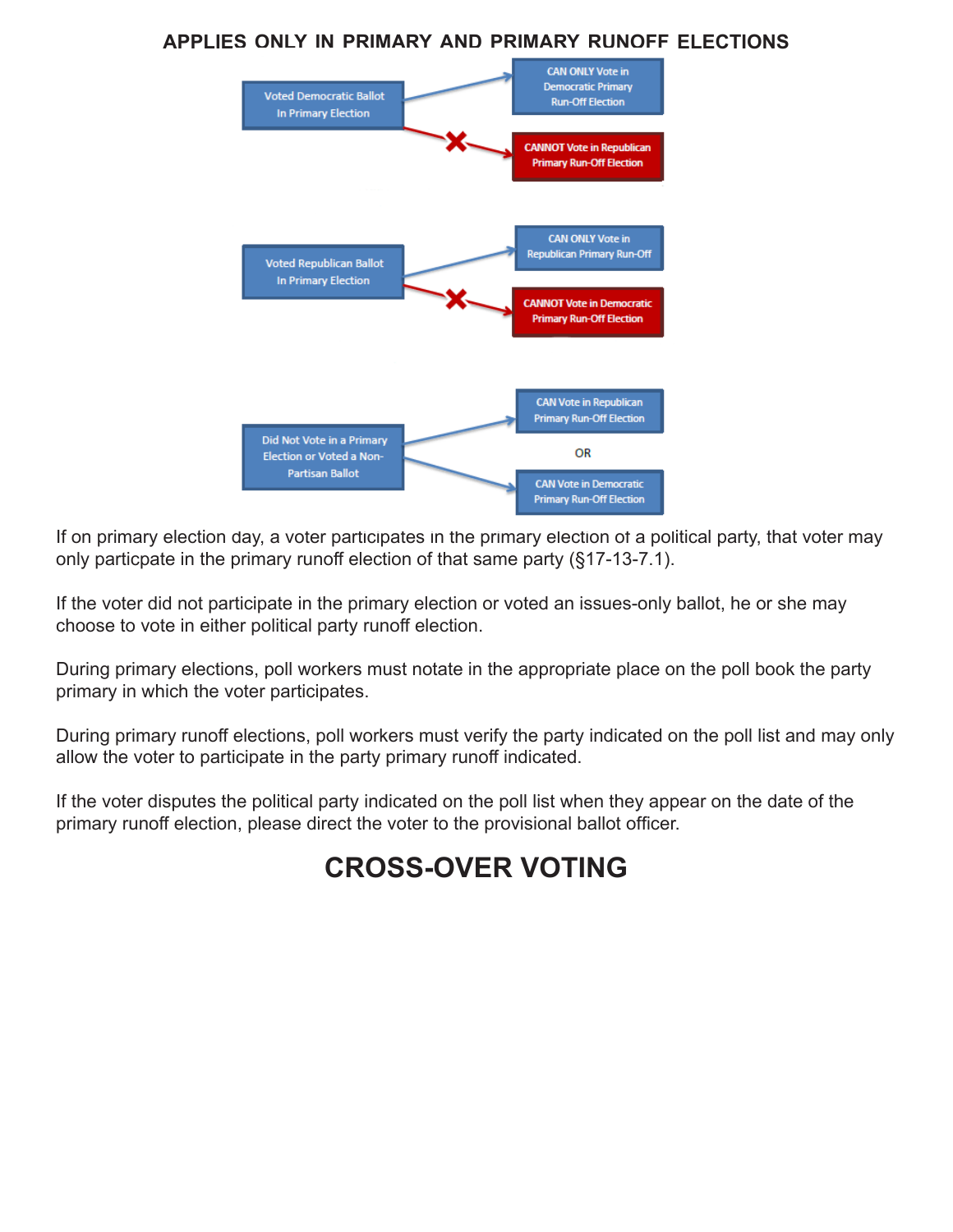## **applies only in <sup>a</sup> non-municipal general election**

- 1) Because primary and primary runoff elections are political party functions, a voter may choose only among those names the political parties place on their ballots. Therefore, the voter may not write in a vote in a primary or primary runoff election.
- 2) A voter may cast a write-in vote in a non-municipal general election (§17-6-28).
- 3) In order to cast a valid write-in vote, the voter must do the following:
	- Write the name on the ballot, (§17-6-28) and
	- Register the vote by placing a mark on the ballot in the space designated for that office (§17-6-28).

### **WRITE-IN VOTING**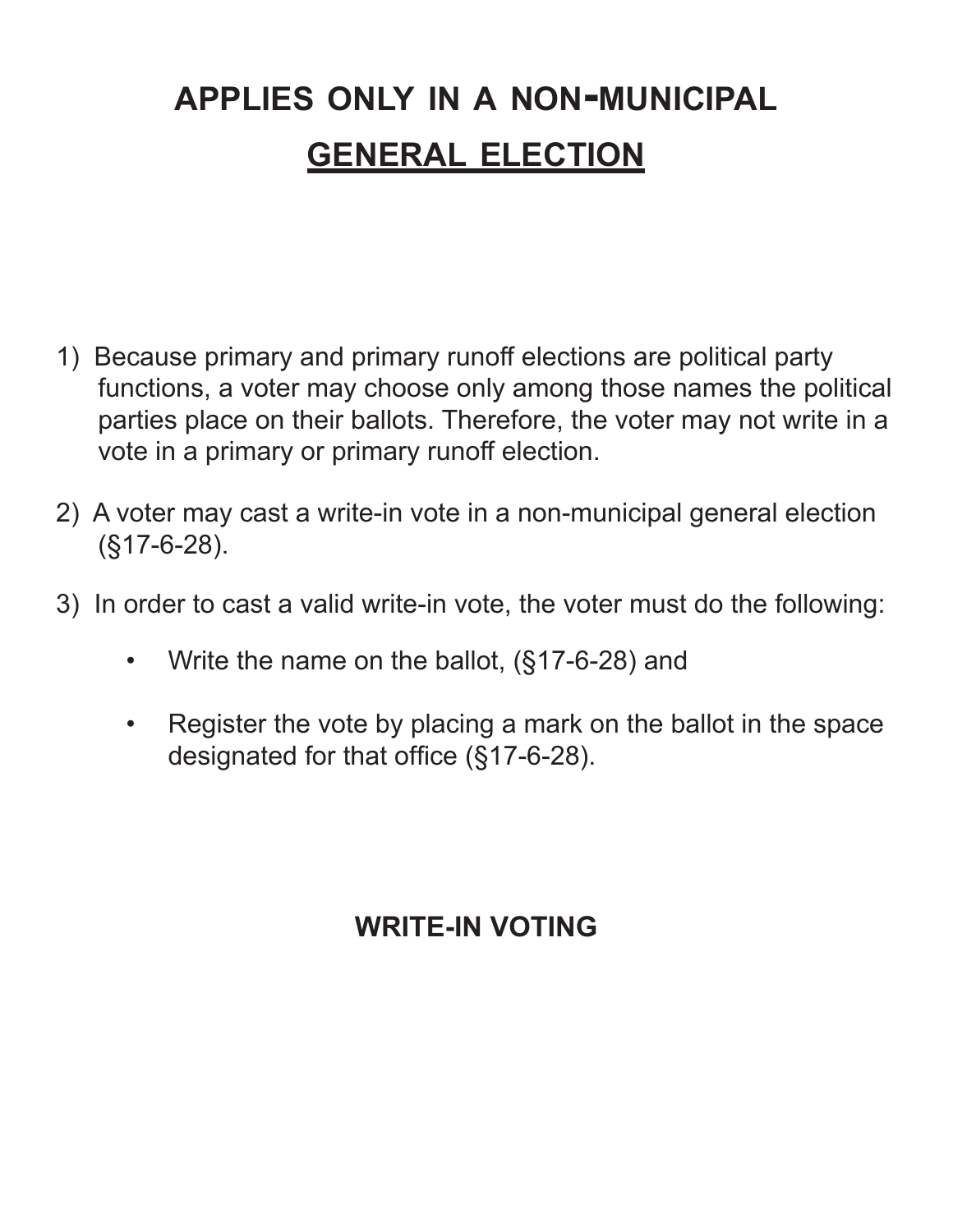### **in <sup>a</sup> primary or primary runoff election:**

A voter may participate in only one political party's primary (§17-13-7(a)); therefore, split-ticket voting is prohibited during the primary and primary runoff phase of the election cycle.

- In a primary or primary runoff election, a voter must tell the polling official in which party election he or she wishes to participate (§17- 13-7(b)). The voter will then receive a ballot containing only the names of that political party's candidates (§17-13-8).
- In a primary or primary runoff election, a voter may not select among one political party's candidates for one office and then vote for another political party's candidates seeking a different office. **For example, a voter may not vote for one political party's candidates for president and then, in the same election, vote for another political party's candidates in a congressional, state, or county race.**

### **in a general election:**

In a general election, voters may select candidates from different political parties (§17-6-38). This is split-ticket voting. A voter may vote for **only one candidate for each office**.

### **SPLIT-TICKET VOTING**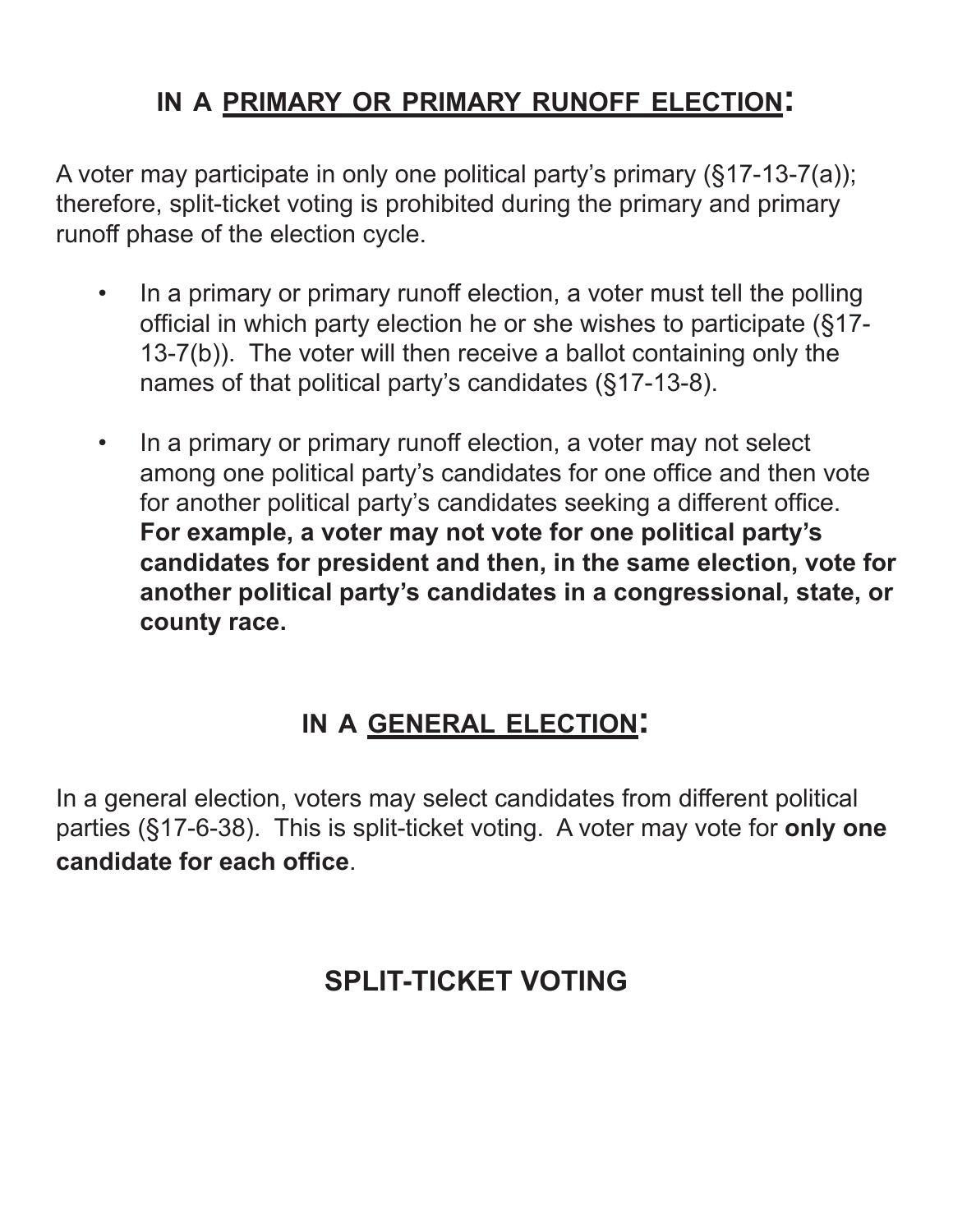A voter may use any of the following forms of photo ID at the polls:

- 1. A valid **Alabama Driver's License**
- 2. A valid **Alabama Nondriver ID**
- 3. A valid **Alabama Photo Voter ID Card**
- 4. A valid **State issued ID** (Alabama or any other state)
- 5. A valid **Federal issued ID**
- 6. A valid **US passport**
- 7. A valid **Employee ID** from the Federal Government, State of Alabama, County, Municipality, Board, Authority, or other entity of this state
- 8. A valid **Student or Employee ID** from a public or private college or university in the State of Alabama (including postgraduate technical or professional schools)
- 9. A valid **Student of Employee ID** issued by a state institution of higher learning in any other state
- 10. A valid **Military ID**
- 11. A valid **Tribal ID**
- 12. Note: If you have a question about the validity of a form of photo ID, please contact the board of registrars or the Secretary of State's office.

### **Provisions for voters who fail to bring a proper form of photo identification to the polls:**

- If two (2) election officials positively identify a voter as a voter on the poll list who is eligible to vote and sign the *Election Officials' Affidavit for Idenitifying Qualified Elector*, the voter can cast a regular ballot (§17-9-30(e)).
- If a voter cannot be positively identified by two (2) election officials, the voter can cast a provisional ballot. The voter should be directed to the precinct's provisional ballot officer for ballot processing. In order for the provisional ballot to be counted, the voter is required to present a proper form of photo identification to the Board of Registrars no later than 5:00 p.m. on the Friday following election day (§17-10-1(c) and §17-10-2(a)(3)).

### **PHOTO VOTER IDENTIFICATION**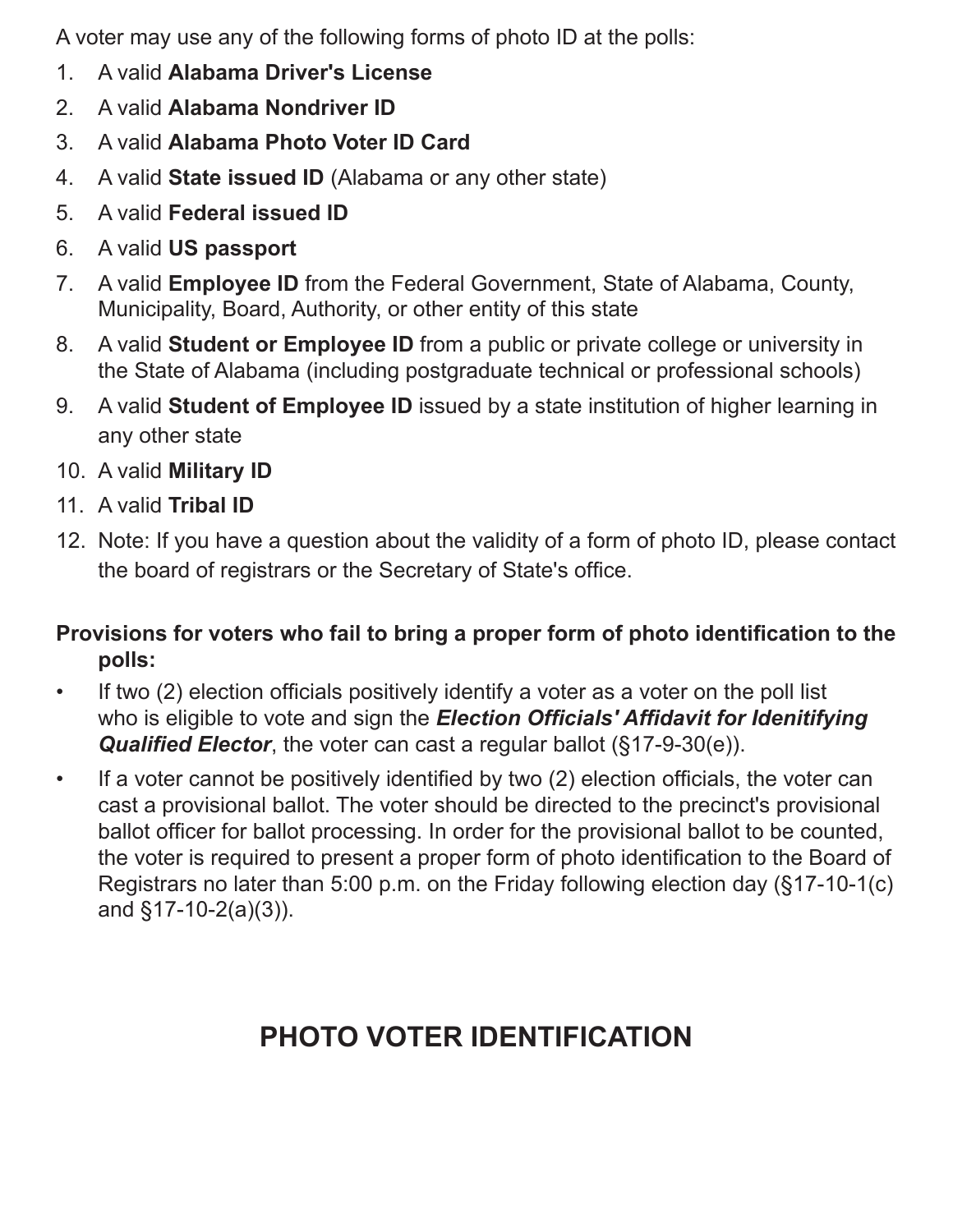#### **When a voter shows up to vote on Election Day:**

- 1) Ask the voter for his or her name.
- 2) Look on your list of registered voters to see if his or her name is on the list.
- 3) If the voter's name is on your list, follow normal voting procedures as follows:
	- Check Voter Identification
	- If a Primary Election, ask the voter their political party preference and mark the voter's political party preference on the poll list. \*See Crossover Voting Tab of this guide.
	- Highlight voter's name on the poll list
	- Print name on the clerk's list beside corresponding number on voter's list.
	- Determine appropriate ballot style to give to voter.

### 4) **If his or her name is marked as "inactive"**,

- Ask the voter to fill out a **"Voter Reidentification Update Form"** before letting him or her vote (§17-4-9). Review form to ensure it is complete.
- Instruct the person to check the "update" box on the form.
- If there is a **change in the inactive voter's address** and the voter now lives in a new precinct in the same county, ask the voter to go to the new polling place, contact the county Board of Registrars to gather more information regarding the new polling place. The voter must cast their vote by provisional ballot at the new polling place.

### 5) **If you cannot find the person's name on your registered voters list** (§17-10-2(a)(1)),

- Take the voter to the provisional ballot officer, and
- Inform the voter that because his or her name is not on the list of registered voters and that he/she will receive help from the provisional ballot officer.
- 6) **If his or her name is marked off because he or she applied for an absentee ballot** (§§17- 10-2(a)(5) and 17-11-5(c)),
	- Take the voter to the provisional ballot officer, and
	- Tell the provisional ballot officer that the voter is marked off for having applied for an absentee ballot.
- 7) **If the person does not provide the necessary photo identification** (§§17-10-1(c); 17-10-2(a)  $(3)$ ,
	- Take the voter to the provisional ballot officer, and
	- Inform the provisional ballot officer that the voter did not provide photo identification.
- 8) **If an inspector challenges the person's right to vote in the precinct** (§17-10-2(a)(2)),
	- The inspector will take the voter to the provisional ballot officer, and
	- The inspector will fill out the inspector challenge statement.

### **A GUIDELINE FOR VOTER CHECK-IN (FOR POLL WORKERS)**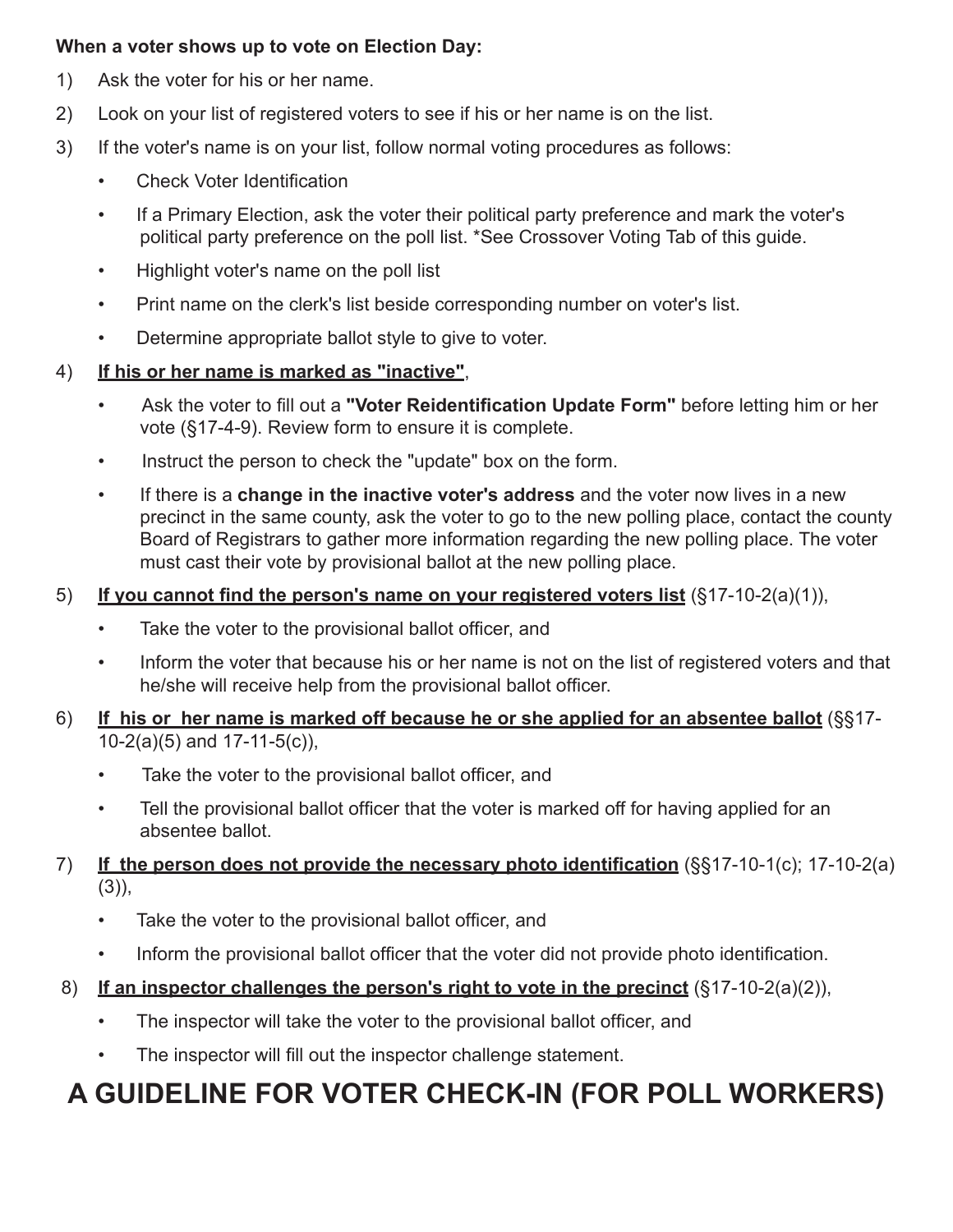#### **When a poll worker brings a voter to you, do the following:**

- 1) Explain provisional process to voter and to voter's assistant, if voter has requested assistance.
- 2) Find out why the voter was identified as a potential provisional voter. **Be familiar with this list of reasons that trigger provisional voting:**
	- The voter's name is not on the voter list  $(\S17-10-2(a)(1))$ .
	- The voter's name was marked off the voter list because he or she applied for an absentee ballot (§§ 17-10- 2(a)(5) and 17-11-5(c)).
	- The voter did not provide voter identification, as required by law  $(\S17-10-1(c)$  and  $17-10-2(a)(3))$ .
	- The voter's right to vote is being challenged by an inspector  $(\S 17 10 2(a)(2))$ .
	- The voter disputes the political party indicated in the primary runoff election polling list.
- 3) If the voter's name is not found on voter list, call Board of Registrars to find out if voter is eligible to vote.
- 4) If Board of Registrars or a member of appointing board **confirms that the voter is eligible to vote**:
	- Write name of the Registrar or appointing board member (Probate Judge, Circuit Clerk, Sheriff, or designee) who confirmed voter's eligibility, in shaded space on the back of update form.
	- Have voter fill out update form. Make sure that verification box is check marked on form.
	- Direct voter to a poll worker to vote a regular ballot. Remind voter to giveupdate form to poll worker.

#### 5) **When a voter's eligibility to vote cannot be verified:**

• Explain to voter and voter's assistant, if he/she has an assistant, that he/she has a legal right to vote a provisional ballot and the details of provisional voting. Provide written instructions.

#### 6) **If the voter wants to vote a provisional ballot, secure the proper roster, and:**

• Instruct the voter to sign or mark the provisional ballot roster and complete all requested information.

#### 7) **Obtain a provisional verification statement (PB-3), and then:**

- Write on **PB-3** the line number from the provisional ballot roster.
- Write election date, precinct number and ballot style on the **PB-3**.
- Check the correct box on the **PB-3** to mark the reason why the voter is casting a provisional ballot.
- After you have completed your portion of the **PB-3**:
	- Explain to voter and voter's assistant, if he/she has requested an assistant, that a sworn statement must be signed by voter.
	- Have voter or voter's assistant complete the requested information on sworn statement.
	- The voter must sign or mark the "signature line."
	- Direct voter to fill out **Voter Reidentification "Update" Form** that is attached to **PB-3**.
		- Make sure "provisional" box is checked on form.
		- Place completed **PB-3** in **Precinct Provisional Return Envelope (PB-4)**.

#### 8) **If voter is voting a provisional ballot because of an inspector's challenge,**

- Separate multi-part challenge statement.
- Place original statement (**white copy**) in provisional ballot box.
- Place one copy (**yellow copy**) in **Precinct Provisional Return Envelope (PB-4)**.
- Give one copy (**pink copy**) to voter.
- 9) Before giving voter a provisional ballot, place a provisional sticker over timing mark area located on left-hand side of the ballot, and instruct voter not to remove pre-affixed sticker.
- 10) Give voter the provisional ballot and direct him/her to the designated voting area for provisional voters.
- 11) Instruct voter to place his/her completed ballot in inner envelope (**PB-1**) and to seal envelope.
- 12) Instruct voter to place inner envelope (**PB-1**) in outer envelope (**PB-2**) and seal envelope. **Write voter's name and roster number in designated areas on this envelope.**
- 13) Direct voter to place provisional ballot outer envelope into provisional ballot box.

### **PROVISIONAL BALLOT OFFICER**